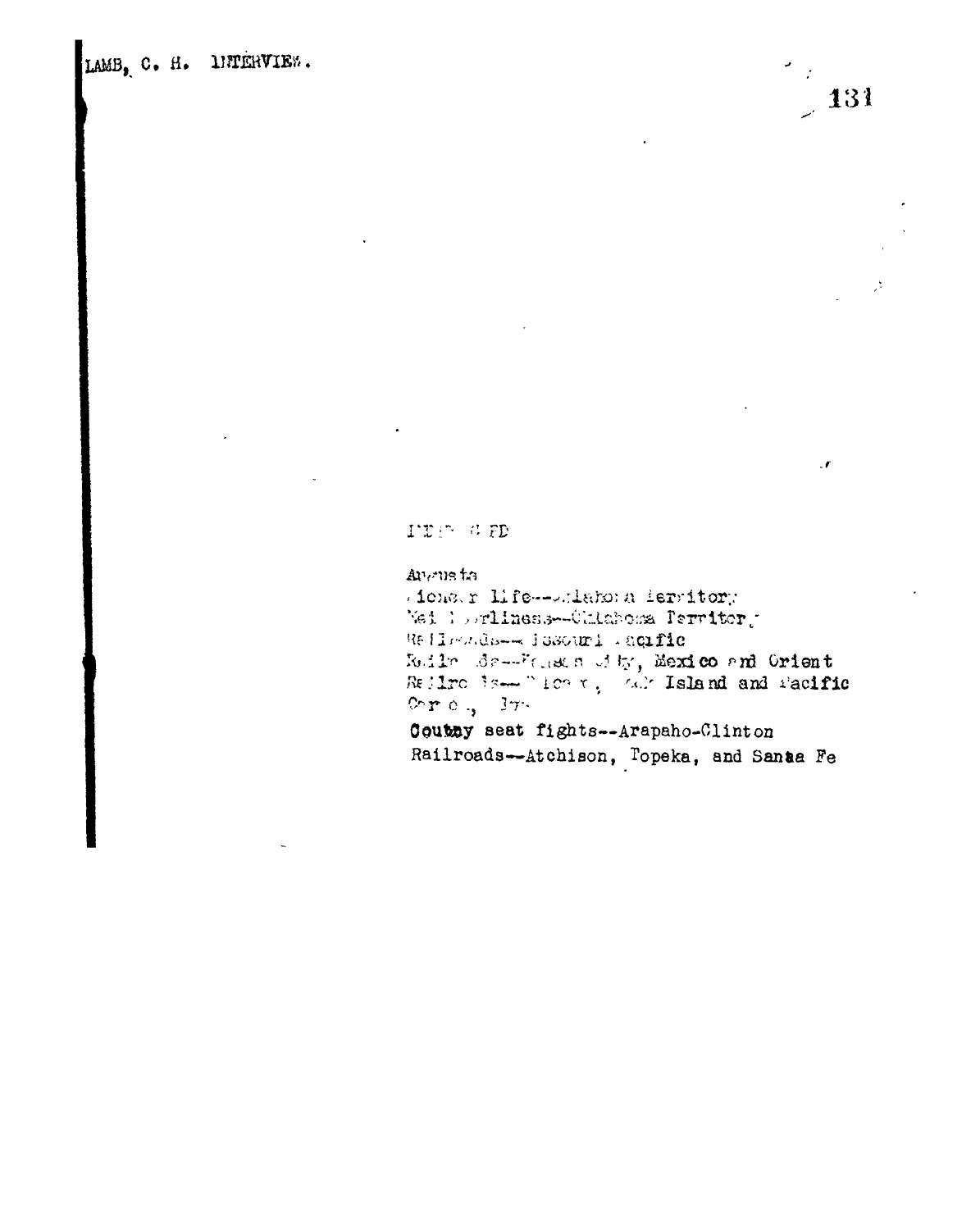**No. 2177** 

INTERVIEW WITH-C. H. LAMB **4X2 North Bosedale, Tulsa Lawrence £>• Hlbbs, Field Worker Marcfe 24, 1937**

## **A VANISHED TOWH**

**\* ease wherein true merit did not bring a reward.**

**Old Augusta, Oklahoma was located about twenty-four miles southeast of Alva and forty-five miles northwest of** Enid. Oklahoma. It was established in the falloof 1893, shortly after the opening of the Cherokee Strip on September 16:1893. Its geographical position was almost the exact center of what was then "14" county, later Woods County. The **•pot It occupied Is cow In the southwest oorner of alfalf a** County. Its inhabitants were thrifty, active, and onterprising, though few in mumber. They were of all classes and stations, ranging from English royalty to plain **\*Maticans**, who stood on their own records. The homesteaders living within six miles in all directions could be designated as **the eitlsens as well as those vhc lived in the town proper because they took an earnest and helpful interest in all** its needs, hopes and plans. They were all typical pioneers. This does not mean adventurers loaking for new experiences. **Throughout hi story real pioneers hare been man and women who sought new regions for the purpose of bettering their**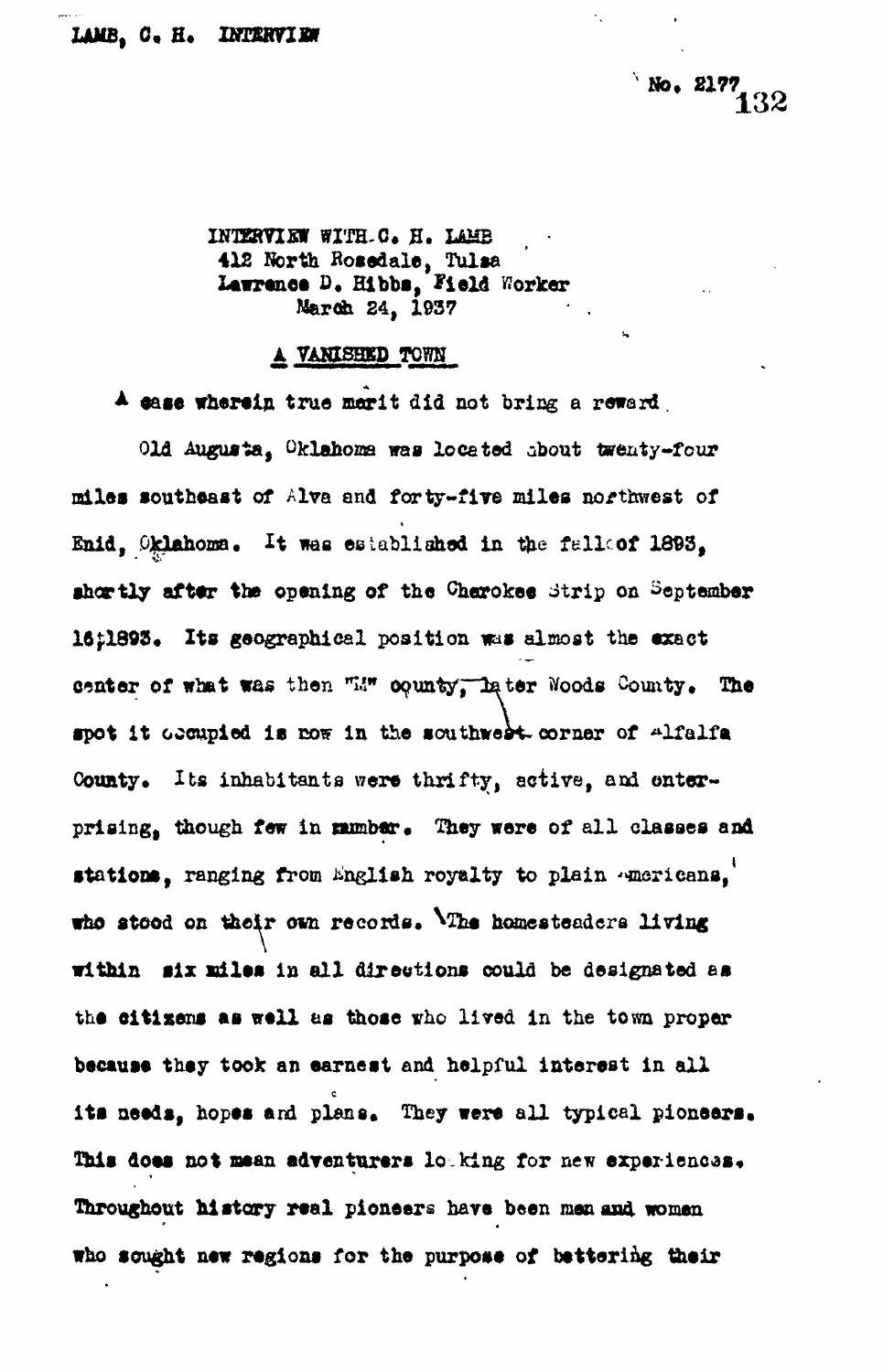$\mathbf{2}$ 

financial conditions. It was no pleasure jaunt or an effort to acquire glory. Grim necessity has ever been back of it. So it was with the settlers of ald Augusts asd vicinity. In 1893 the United States was suffering from a terrible financial crisic. Proughts had followed one enother for several years. Neither land nor livestock had any value. Horses were given away and calves were killed when born, at that time the middle west was an agricultural and stock raising country solely. Therefore, city dwellers and farmers were affected alike. When forced to do so people can live for long periods on very limited rations and require but little money and clothing. The early nineties tested this atatement fully and proved it is true. It was a time that tried the sculs of men and women. Cklahoma Territory offered cheap lands and a chance to build new towns and new homes. In depperation all who had lost hope of making progress in the old settlements turned to Oklahoma for these reasons.

In all pioneer countries there are two sources from which the settlers derive great pleasure and encouragement. One is that everything is on an equality. There are no classes or distinctions. There is no inequality in wealth. The other is, all hatreds and dissensions are left begind.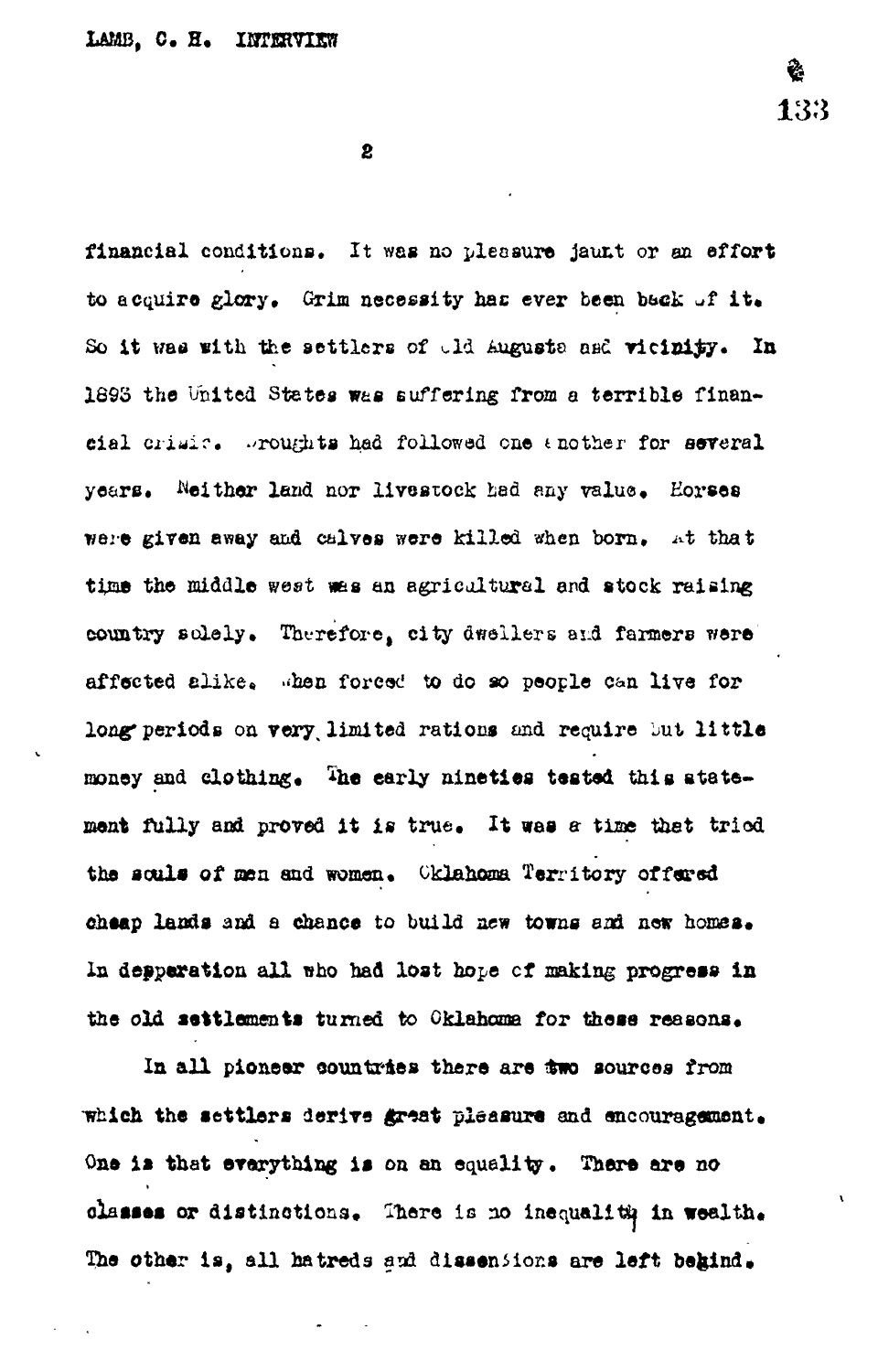$\mathbf{z}$ 

Therefore, there is a spirit of friendliness and good fellowship not found under any other 'situations\* *&* feeling of freedom pervades the whole community and lasts for a number of years. Thus it was in old Augusta and the surroumant territory. Meighbor introduced himself to neighbor. Each was greatly interacted in the other. Their interests were common. Woads had to be opened. Churches and schools had to be organized and buildings built. All was friendliness and activity. But due to the fact that all the land was virgin prairie and had to be first broken before crops could be planted, production for the first few years was very restricted, No one can explain how the settlers got along so well. However, by 1897, crops ware so good, income was sufficient to cause everyone to feel independent. Their thoughts turned to larger things. Being in the center of the county, why should they not have the county seat? The Missouri Pacific railway ended at Kiowa, Kansas, only thirty miles north, why could it not be induced to build on to Old Augusta, thereby acquiring all the business of a rich new territory? Immediately pland were made to carry these hopes into execution. Petitions were prepared anc'eirculated all over the county, calling for

ń,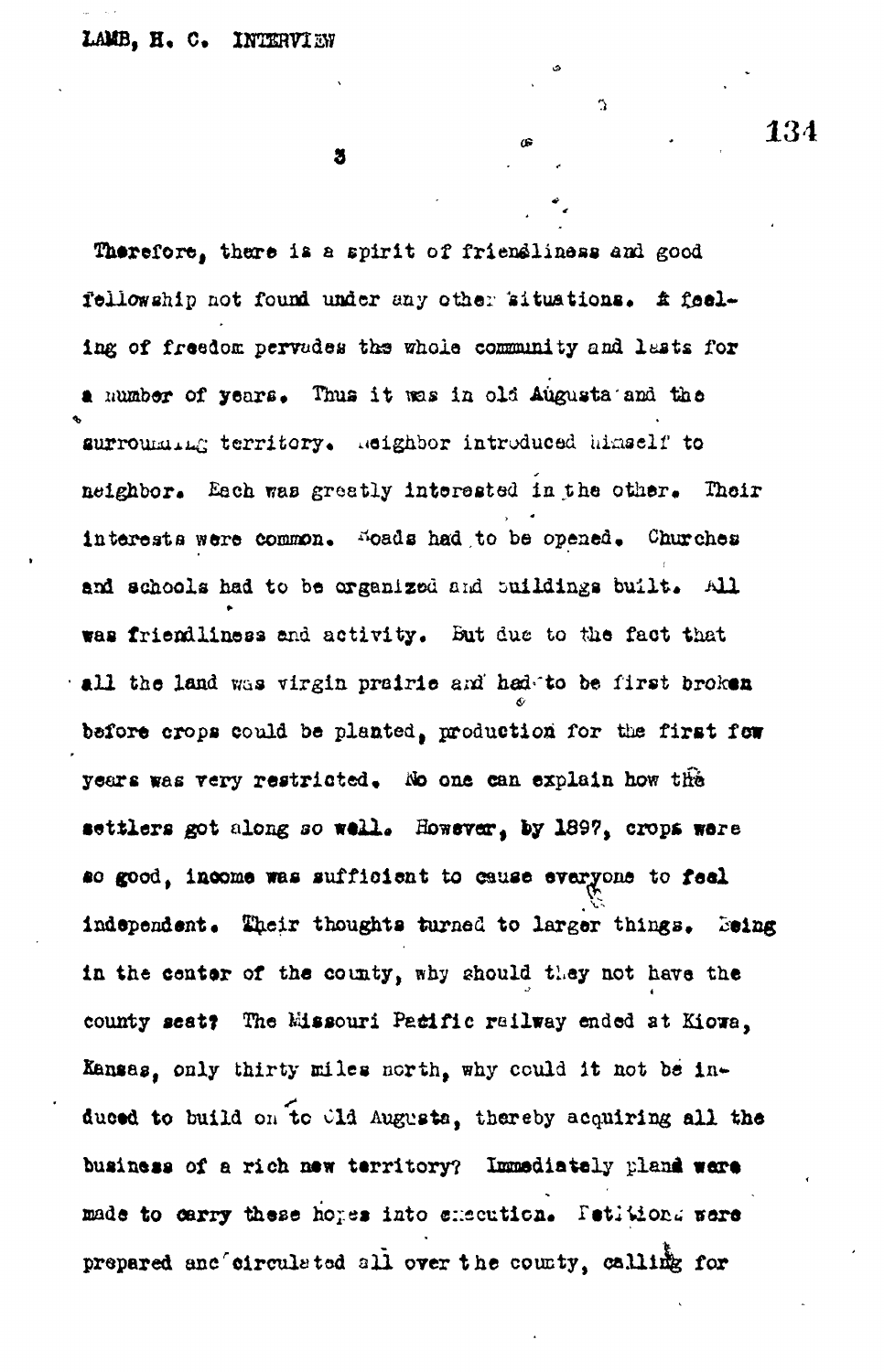135

an election at which the question of moving the county seat from Alve to Augusta would be voted upon. Practically everyone signed the petitions and to the good prople of Augusta it seemed the county seat would surely be moved. A high official of the Missouri Dacific railway was intited to visit Augusta for the purpose of discussing a plan whereby the reilway company would build an extension to that town. He came and gave every encouragement that this would be done. The farmers and townspeople joined to gether. A right-of-way was donated for a distance of six miles north and east from Augusta toward Kiowa, Kansas. "ork was donated and grade thrown up. Dreams of a fine city, great wealth and contentment came to all. Had they been told that within a few short years, their town would be no more, they would have laughed at the prophet. Hevertheless, this came to pass. The county seat clection was never called. The Missouri Pacific extension was never built. Instead two rivel railroads proposed to build through the country at the same time. One, the Kansas City, Mexico and Crient, stated it would build from Sensas City, Missouri, to Topolbampo, Mexico, a point on the western coast of Mexico an the gulf of Lower California. It maid this route would be five hundred miles shorter than any other road